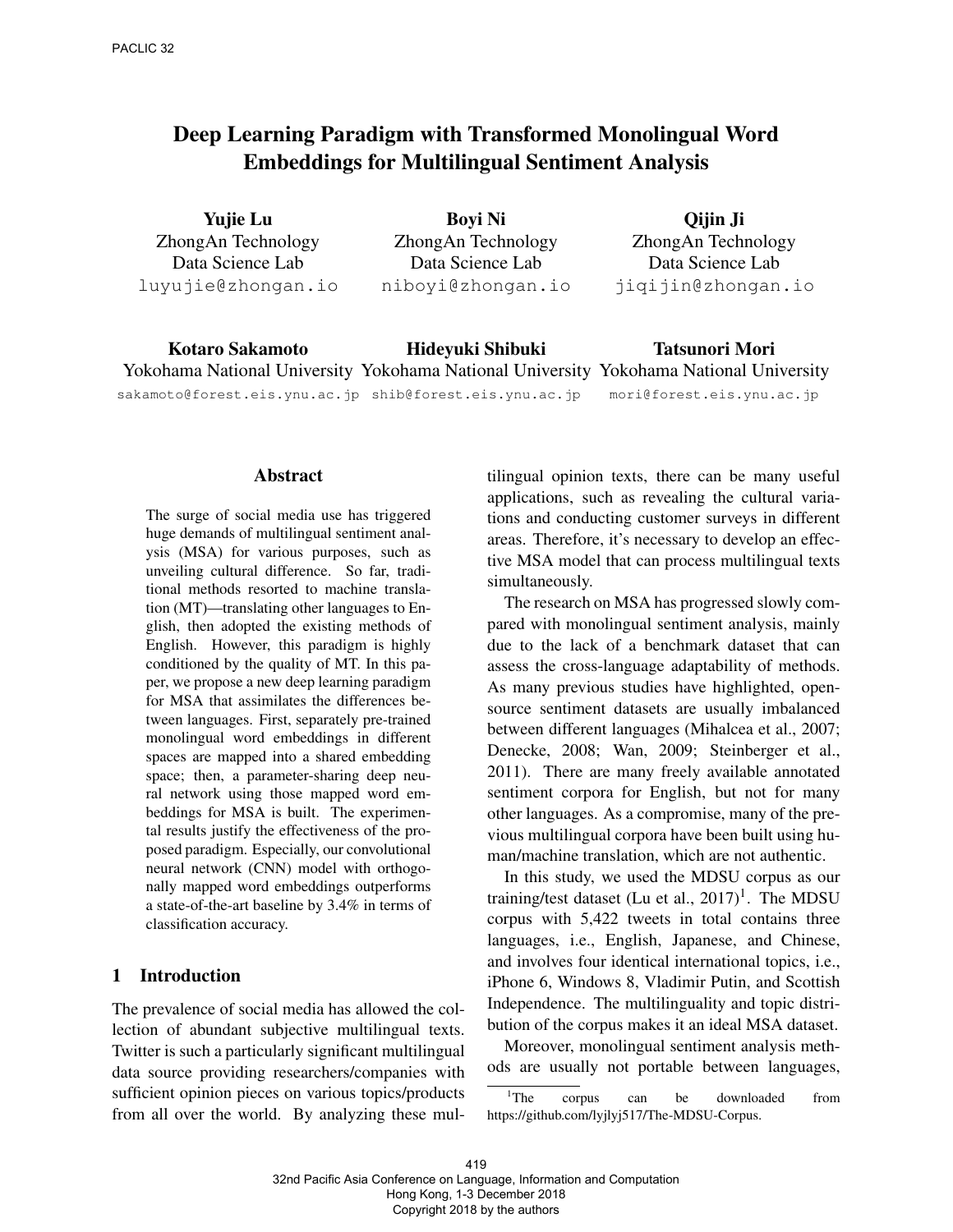since they depend on language-specific polarity lexicons, POS taggers and parsers, etc. This prevents the application of many sophisticated monolingual methods to other languages, particularly the minor languages that lack basic NLP tools. This is also the reason why the most typically used methods of MSA have been based on the above-mentioned MT.

However, the MT-based paradigm is strongly conditioned by the MT quality. Considering that social media data contain many informal expressions, accurate MT is basically unguaranteed. Therefore, we proposed a new deep learning paradigm with no MT, to integrate the processing of different languages into a unified computation model. First, we pretrained monolingual word embeddings separately; second, we mapped them into a shared embedding space; and finally, we built a parameter-sharing<sup>2</sup> deep neural network for MSA. A comparison between the two types of models is presented in Figure 1.



Figure 1: MT-based paradigm and the proposed deep learning paradigm

Although the study by Ruder et al. (2016) is much similar to ours in the use of deep learning methods, there are two fundamental differences. On one hand, they only input the raw monolingual word embeddings in their deep learning methods; however, we used customized pre-trained word embeddings and further transformed them into a shared space. On the other hand, they created separate models for each language, whereas we developed a single parametersharing model for all languages.

To the best of our knowledge, this study is the first to use a parameter-sharing deep learning paradigm with mapped word embeddings for MSA. Using such a paradigm, the only resources we required were word embeddings for each language and tokenizers for non-spaced languages (e.g., Chinese). With regard to the network structure, we mainly studied CNN in this paper.

We expected this paradigm to assimilate language differences and to make full use of the whole size of multilingual datasets. The results showed that our best parameter-sharing CNN model with orthogonally transformed word embeddings outperformed the MT-based baseline by 6.8% and a state-of-the-art baseline by 3.4%, thereby proving its effectiveness.

### 2 Related Work

In this section, we introduce MSA-related studies, including those on multilingual subjectivity analysis as well as the MSA of traditional text and social media.

### 2.1 Multilingual Subjectivity Analysis

Sentiment analysis in a multilingual framework was first conducted for subjectivity analysis. Mihalcea et al. (2007) explored the automatic generation of resources for the subjectivity analysis of a new language (i.e., Romanian). They tested a rule-based subjectivity classifier using a Romanian polarity lexicon translated from English, and Naive Bayes (NB) classifiers on a Romanian subjectivity corpus whose subjectivity is projected from its English counterpart. The results revealed that the performances of these classifiers deteriorated in Romanian compared with them in English. Banea et al. (2010) translated the English corpus into other languages (i.e., Romanian, French, English, German, and Spanish) and explored the integration of uni-gram features from multiple languages into a machine learning approach for subjectivity analysis. They demonstrated that both English and the other languages could benefit from using features from multiple languages. They believed that this was probably because, when one language did not provide sufficient information, another one could serve as a supplement.

<sup>&</sup>lt;sup>2</sup>In this paper, "parameter-sharing" specifically means that the same model parameters are shared among different languages.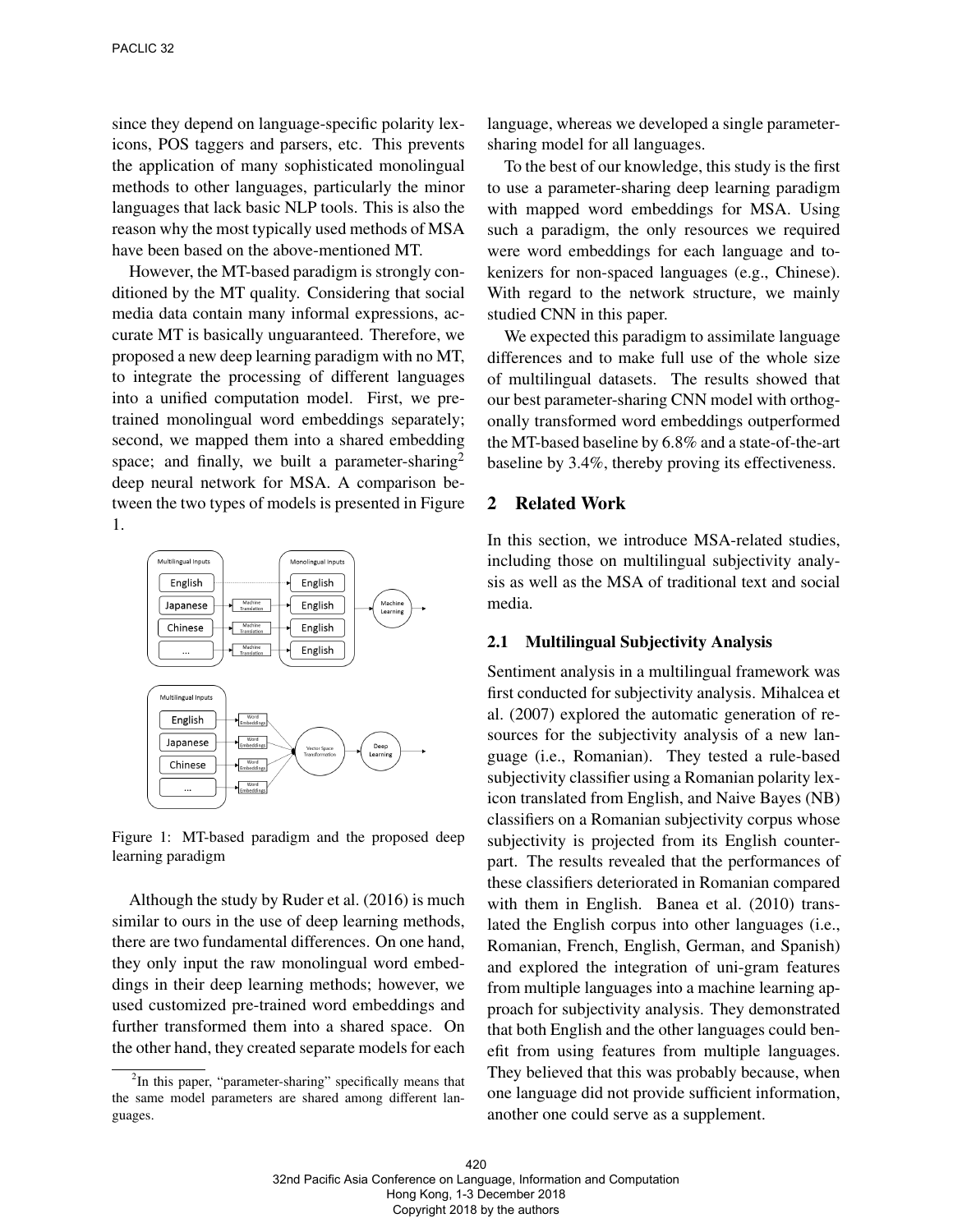### 2.2 MSA of Traditional Text

Although there is extensive scope for improvement, translation-based methods have inspired many studies. Denecke (2008) translated German movie reviews into English, developed SentiWordNet-based methods for English movie reviews, and tested the proposed methods on the German corpus. The results revealed that the performance of the proposed methods in MSA was similar to that in monolingual settings. Wan (2009) leveraged a labeled English corpus for Chinese sentiment classification. He first machine translated the labeled English corpus and an unlabeled Chinese corpus, and then proposed a co-training approach to use the unlabeled corpus. His experimental results suggested that the cotraining approach outperformed the standard inductive and transductive classifiers. Steinberger et al. (2011) annotated a valuable resource for entity-level sentiment analysis in seven European languages— English, Spanish, French, German, Czech, Italian, and Hungarian; however, their method using word polarity summation alone was preliminary and depended substantially on language-specific polarity lexicons.

### 2.3 MSA of Social Media

Recently, the MSA of social media content has received increasing attention. Balahur and Turchi (2013) translated English tweets into four languages—Italian, Spanish, French, and German to create an artificial multilingual corpus. They tested support vector machine (SVM) classifiers using polarity lexicon-based features on various combinations of the datasets in different languages. The results suggested that the combined use of multilingual datasets improves the performance of sentiment classification. Volkova et al. (2013) constructed a multilingual tweet dataset in English, Spanish, and Russian using Amazon Mechanical Turk. They explored the lexical variations in subjective expression and the differences in emoticon and hashtag usage by gender information in the three different languages; their results demonstrated that gender information can be used to improve the sentiment analysis performance of each language.

### 2.4 Comparison with Previous Work

Our study is different from the previous studies in the following ways. First, in multilingual datasets from previous studies, datasets of languages other than English have been projected from the English dataset. Banea et al. (2010) and Balahur and Turchi (2013) have used MT to obtain texts in target languages, which are considerably noisy. Mihalcea et al. (2007) and Denecke (2008) have directly used parallel corpora to eliminate this noise. However, real multilingual opinion texts would not be in the form of parallel corpora because users usually give their opinions in one language. By contrast, tweets in different languages in the MDSU corpus are realworld and covers common international topics.

As for methods, Denecke (2008) and Wan (2009) have adopted the "MT + machine learning" approach, which unavoidably imports bias during MT. The abstraction of the word feature in Balahur and Turchi (2013) can be applied to other languages, but it requires language-specific polarity lexicons. Banea et al. (2010) used uni-grams in multiple languages as features, but they might be restricted due to data sparseness issues. Volkova et al. (2013) proved the effectiveness of employing gender information, but their classifiers are not designed for multilingual settings. By contrast, our deep learning paradigm requires no polarity lexicons and can unify the representations of texts in different languages using mapped word embeddings and a deep neural network.

### 3 Methods

In this section, we introduce our baseline methods and the proposed deep learning method (i.e., transformed word embeddings + CNN models). The global polarity of the MDSU corpus has three types: positive, negative, and neutral; therefore, our task is technically a three-way classification problem<sup>3</sup>.

### 3.1 Baselines

Our first baseline was MT-based. We used Google Translate<sup>4</sup> to translate Japanese/Chinese tweets into English. The SVM-based learning methods with n-

<sup>&</sup>lt;sup>3</sup>For brevity, positive/negative/neutral are denoted as  $+/$ respectively in Figure 2.

<sup>4</sup> https://cloud.google.com/translate/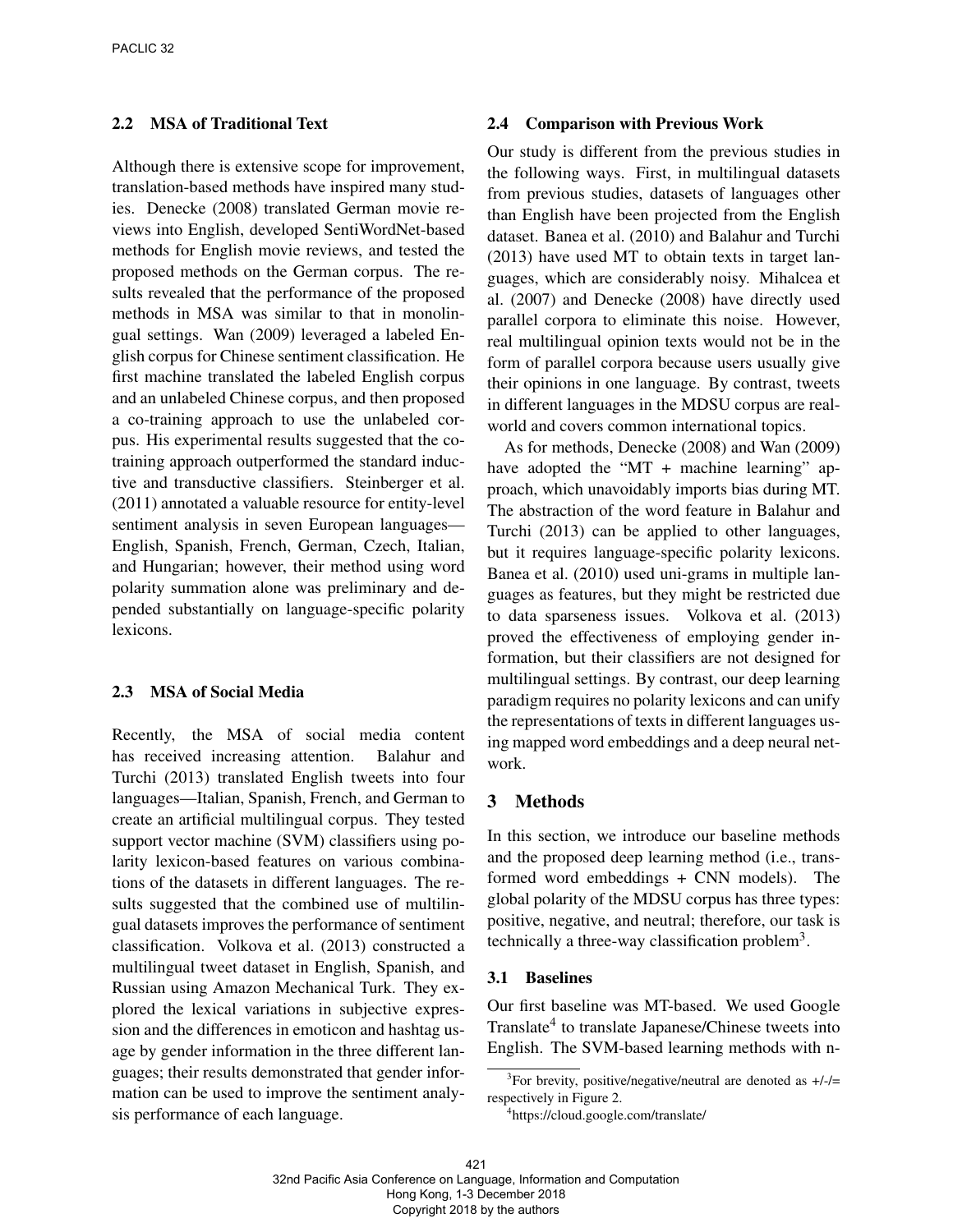gram features have been frequently used as baselines in many monolingual sentiment analysis studies (Pang et al., 2002; Go et al., 2009). Similar to their settings, we used an SVM model with a linear kernel and  $C = 1$  and fed the binarized uni-gram/bigram term frequencies as features. The one-vs-one strategy was adopted for multiclass classification. Following the traditional paradigm, the SVM model trained on all translated tweets of the MDSU corpus is our first baseline, denoted as MT-SVM.

In addition, we re-implemented Banea et al. (2010)'s NB model that uses the cumulation of monolingual uni-gram features as our second baseline. Here, we fine tuned Banea et al. (2010)'s method in two ways: first, we used both uni-gram and bi-gram as features; and second, we used all the features instead of parts of them. We denoted this state-of-the-art baseline that does not use languagespecific polarity lexicons as Banea  $(2010)^*$ .

### 3.2 Deep Learning Paradigm

#### 3.2.1 Word Embedding Space Transformation

Since there is no comparable open source word embeddings learned from Twitter data for multiple languages, we independently obtained word embeddings using a large number of monolingual texts for each language. However, these monolingual word embeddings were heterogeneous in terms of vector space (the meaning of each dimension was different between languages.). Hence, we attempted to reduce the discrepancies between monolingual word embeddings.

This notion was adopted from Mikolov et al. (2013). In their study, they highlighted that the same concepts have similar geometric arrangements in their respective vector spaces. This implies that if the matrix transformation is adequately performed, monolingual word embeddings in heterogeneous spaces can be adjusted to a shared vector space.

Mikolov et al. (2013) used the *Translation Matrix* (*TM*, for short) method—to obtain a linear projection between the languages using a set of pivot word pairs. Thereafter, many other ways to conduct matrix transformation have been proposed (Ruder, 2017). Following Artetxe et al. (2016), we will compare two methods: *TM* and *Orthogonal Transforma-* *tion* (*OT*, for short).

Let  $X$  and  $Z$  denote the word embedding matrices for the word pairs in the bilingual dictionary, so  $X_i^*$  and  $Z_i^*$  are the word embeddings for the *i*-th entry in the dictionary. *TM* aims to identify a translation matrix W that minimized the following object function:

minimize 
$$
\sum_{i=1} |X_{i*} \mathbf{W} - Z_{i*}|^2
$$
 (1)

On this base, *OT* further requires W to be an orthogonal matrix (i.e.,  $\mathbf{W}^{\mathbf{T}}\mathbf{W} = I$ ). Since both methods have analytical solutions, W can be efficiently computed in linear time. For  $TM$ ,  $W =$  $X^+Z$ , where  $X^+$  takes the Moore-Penrose pseudoinverse:  $(X^T X)^{-1} X^T$ ; for *OT*,  $W = V U^T$ , where V and  $U<sup>T</sup>$  can be given by the SVD fraction of  $Z^TX$ :  $U\Sigma V^T$ .

After W is identified, we map the vocabulary matrix of one language to another by multiplying it by its corespondent W. For example, we transferred the Japanese vocabulary matrix to the English vector space using  $\hat{\mathcal{X}}_{JA} = \mathcal{X}_{JA} \mathbf{W}_{JA \to EN}$ <sup>5</sup>. The same thing applies to Chinese.

Additionally, we also try out pre-processing before *OT* to see how it affects the performance of MSA. Specifically, we apply length normalization (*+LN*), and length normalization and mean centering together (*+LN&MC*) before *OT*.

Although these linear projections can be considered as a kind of word-level MT, this kind of space transformation is considerably less expensive than building a full-fledged MT system.

#### 3.2.2 CNN

One of the advantages of CNNs is that they have much fewer parameters than fully connected networks with the same number of hidden units, which makes them much easier to be trained. The CNN we used is very similar to that of Kim (Kim, 2014), which is presented in Figure 2.

To unify the matrix representation of tweets in different length, the maximum length of all tweets in the dataset was used as the fixed size for tweet matrices. For shorter tweets, zero word vectors were padded at the back of a tweet matrix.

 ${}^5X$  is a subset of  $X$ .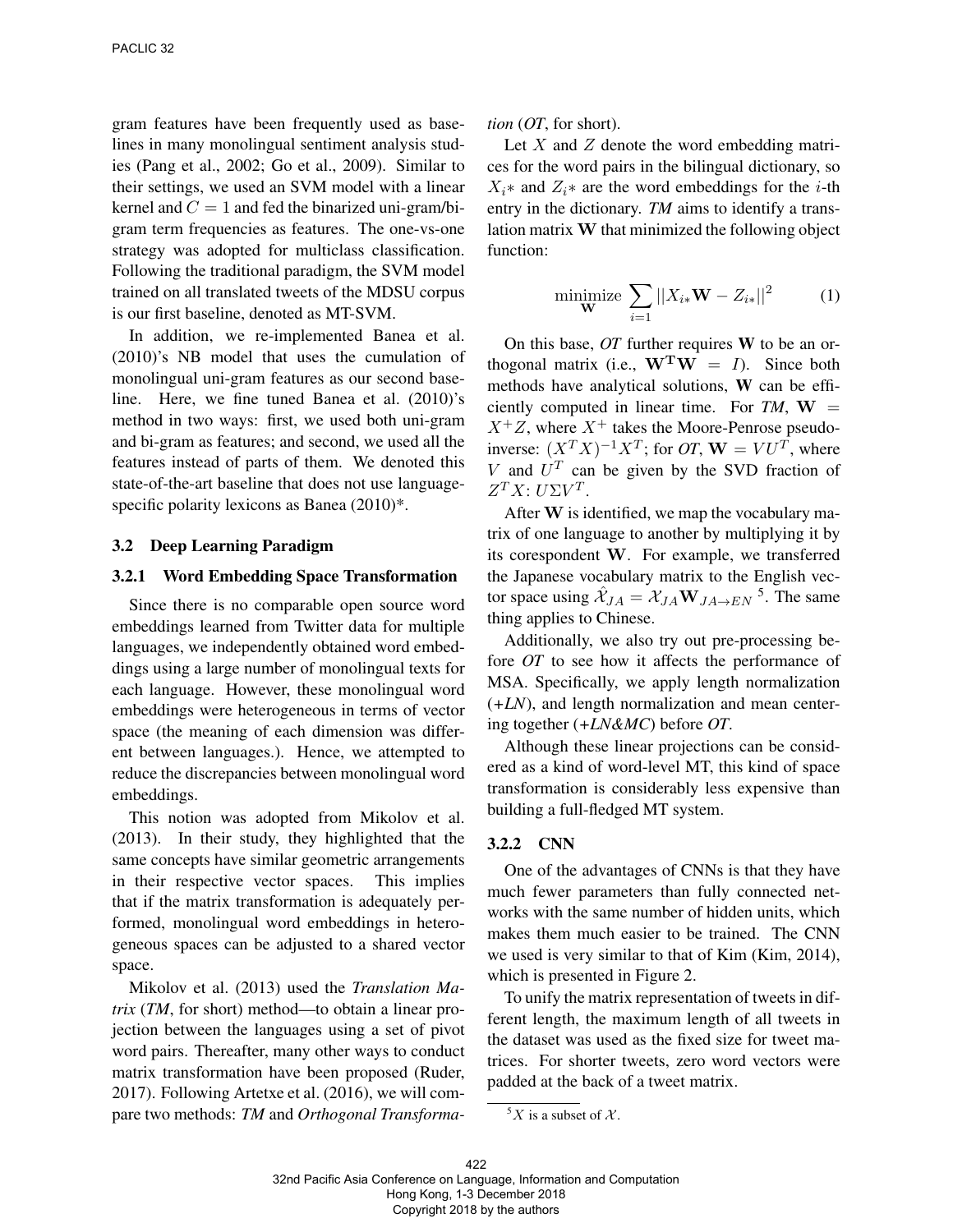

Figure 2: Network structure of the CNN model

A tweet having n words (padded if necessary) was represented as follows:

$$
\mathbf{x}_{1:n} = \mathbf{x}_1 \oplus \mathbf{x}_2 \oplus \mathbf{x}_3 \oplus \dots \oplus \mathbf{x}_n \qquad (2)
$$

where  $x_i$  is a word vector, and  $\oplus$  is the concatenation operator. In general,  $x_{i:i+j}$  meant the concatenation of words  $\mathbf{x}_i, \mathbf{x}_{i+1}, ..., \mathbf{x}_{i+j}$ .

The layers of the CNN are formed by a convolution operation followed by a pooling operation. We performed a convolution operation to transform a window of h words (i.e.,  $\mathbf{x}_{i:i+h-1}$ ) to generate a feature  $c_i$ . The procedure was formulated as follows:

$$
c_i = \sigma(\mathbf{w} \cdot \mathbf{x}_{i:i+h-1} + b)
$$
 (3)

where w denotes a filter map, h is the window size of a filter,  $\sigma$  is a non-linear activation function and b is a bias term.

By applying filter w to each possible window of words in a tweet, we obtained a feature map:

$$
\mathbf{c} = [c_1, c_2, ..., c_{n-h+1}] \tag{4}
$$

Afterwards, we performed a subsampling operation, for which we used the following max-pooling subsampling method based on the idea of capturing the most important feature from each feature map.

$$
c_{max} = max\{\mathbf{c}\}\tag{5}
$$

From Eqs. (3)–(5), each filter generated one  $c_{max}$ from a tweet matrix.

The number of filter maps in our CNN models was 100, and the possible window sizes were  $\{3, 4, and 5\}$ ; thus, our model had 300 different filters in total. The corresponding 300  $c_{max}$  formed the penultimate layer, and was then passed to a fully connected softmax layer to predict the global polarity of a tweet.

### 4 Experiments

In this section, we compare our deep learning methods with the baseline methods. We first describe our experimental setup, followed by a discussion of the results.

### 4.1 Experimental Setup

#### 4.1.1 Datasets

The MDSU corpus was originally built for deeper sentiment understanding in a multilingual setting; therefore, tweets in it were annotated many finegrained tags in addition to global polarity. In this paper, we used global polarities as the classification labels. Lu et al. (2017) filtered out apparent non-emotional tweets and prioritized long tweets with rich language phenomenon during data selection; therefore, the tweets in the MDSU corpus are more complex and longer than those in randomly collected or noisy-labeled tweet datasets.

Table 1 presents the global polarity distribution for each language in the MDSU corpus. The polarity distribution of each language does not differ largely, although not perfectly uniform. Moreover, the polarity distribution of the entire corpus is well-balanced, rendering the corpus suitable for a three-way sentiment classification.

The length of a tweet is defined as the number of elements (including words, emoticons, and punctuations) after under-mentioned pre-processing. The maximum length (also the fixed size of the CNN models) of the MDSU corpus is 124: 41 for English, 93 for Japanese, and 124 for Chinese.

Table 1: Polarity distribution for each language in the MDSU corpus

| Language   Abbr.   Positive   Neutral   Negative   Total # |     |      |      |      |      | Max    |
|------------------------------------------------------------|-----|------|------|------|------|--------|
|                                                            |     |      |      |      |      | Length |
| English                                                    | EN  | 503  | 526  | 774  | 1803 | 41     |
| Japanese                                                   | JA  | 392  | 875  | 534  | 1801 | 93     |
| Chinese                                                    | ZH. | 566  | 614  | 638  | 1818 | 124    |
| Total                                                      | ALL | 1461 | 2015 | 1946 | 5422 | 124    |

#### 4.1.2 Pre-processing

The language used in social media is more casual than in traditional media. There are many informal ways of expression on Twitter, such as emoticons, Unicode emojis, misspelled words, letter-repeating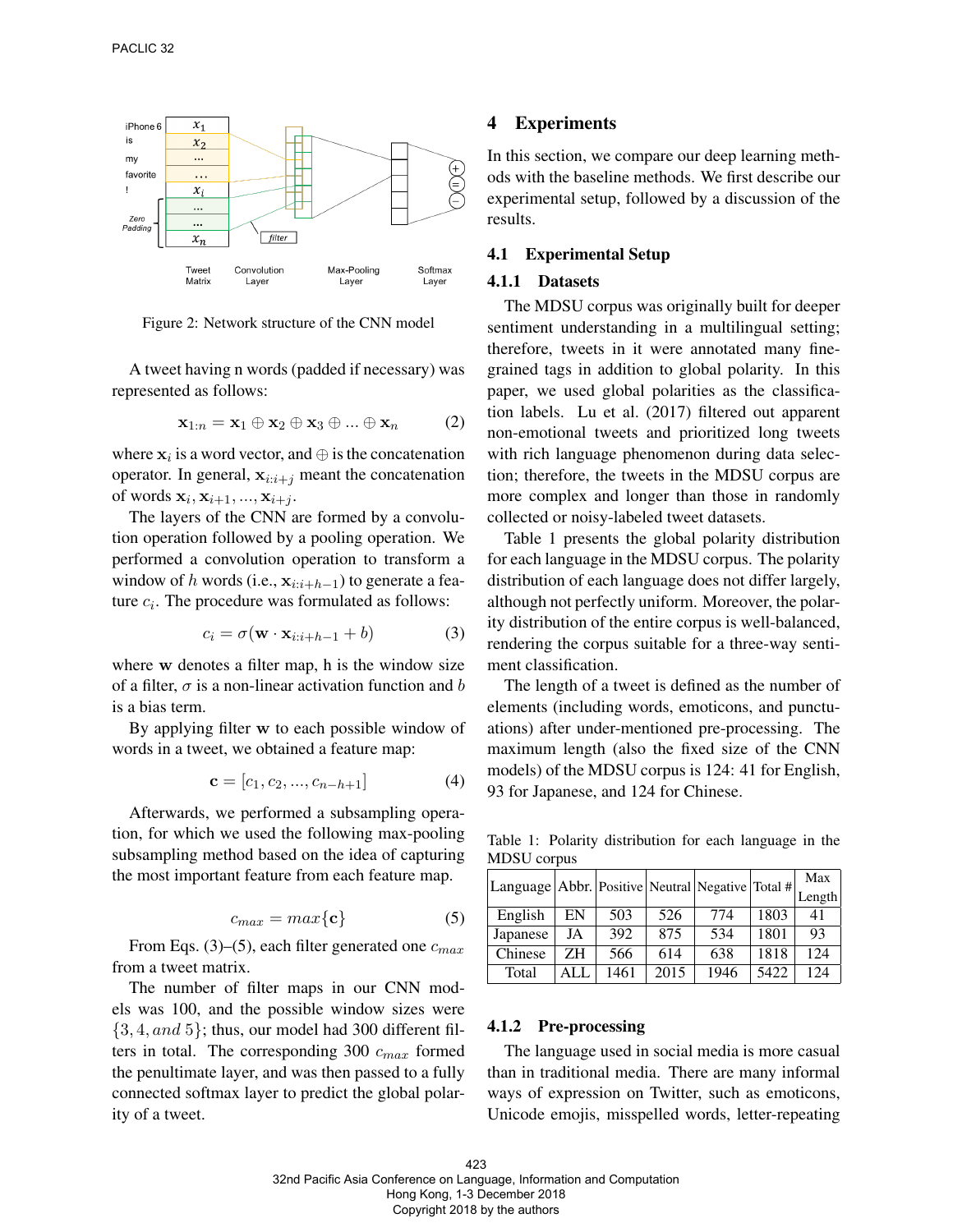words, all-caps words, and special tags (e.g., #, @). These may disturb the learning of word embeddings and classification models; therefore, we preprocessed them.

For all the three languages, we detected Unicode emojis and replaced them with an "EMOJI CODE" (e.g., we replaced " $\bullet$ " with "EMOJI\_2764"); detected emoticons from easy :-) to complex  $(((o(*\circ\bigtriangledown^{\circ*})\circ)))$  using regular expressions and replaced them with "EMOTICON"; and labeled URLs as "URL".

We also performed language-dependent preprocessing. For English, we lowercased English characters and tokenized the tweets with TweetTokenizer<sup>6</sup>; for Japanese, we normalized Japanese characters and tokenized the tweets with Mecab<sup>7</sup>; for Chinese, we transferred traditional Chinese characters to simplified Chinese characters and tokenized the tweets with  $NLPIR<sup>8</sup>$ .

### 4.1.3 Word Embeddings and Space Transformation

Large collections of raw tweets are accumulated using Twitter RESTful API by the same query keywords with the MDSU corpus during a one-year period. We excluded undesirable tweets (e.g., tweets starting with "RT") using the same veto patterns as Lu et al. (2017), and checked the preceding 10 tweets of each tweet to delete the repeating tweets. After filtering out these tweets, the remaining tweets were pre-processed as previously described. The number of remaining tweets was 232,214 (EN), 264,179 (JA), and 148,052 (ZH). The vocabulary size for each collection of tweets was 63,343 (EN), 49,575 (JA), and 52,292 (ZH).

Our vector representation for words was learned using fastText<sup>9</sup>. Because the scale of our corpus for word embedding training was relatively small, we set the minimal number of word occurrences as 2. We used the skip-gram model because it generates higher quality representations for infrequent words (Mikolov et al., 2013). The word embeddings for each language were trained separately on its corresponding corpus. Words that were not present in the

pre-trained word list were initialized randomly in the deep learning models. The dimension of our word embeddings was 100.

As to the size of bilingual word pairs, it is usually thousands. Figure 3 illustrates how we select bilingual word pairs. First, we translated words in English vocabulary into Japanese/Chinese (using Google Translate), then we selected top  $K$  highfrequent English words whose correspondent translations appear in Japanese/Chinese vocabularies. To avoid meaningless words, we filter out those English words whose numbers of characters are less than 2 and that contain any punctuations. In this paper, we set K as {1000, 2000, 3000, 4000, 5000} to see how K affects the final performance of MSA.



Figure 3: Selection of bilingual word pairs

As a validation, we calculated the change of cosine distance of each word pair in a test set before and after mapping. For each language, a set of another 500 word pairs was held out as the test set (none of them appears in the training set). For simplicity, the two bilingual test sets are denoted as EN-JP and EN-ZH. Table 2 shows the cosine distance decrease situation in the test sets for the two kinds of transformation methods.

First, we can see that the original angles on average between word pairs were very large for both EN-JP and EN-ZH (85.2 and 89.3, respectively). As we all know, the closer the angle of a word pair is to 90 degrees, the more irrelevant the word pair is. Therefore, this means that the two vectors of a word pair from separately trained word embeddings has a large difference.

After mapping, the angles became smaller. For *TM*, the angles became 49.5 (averaged over different  $K$ , the same below) for **EN-JP**, and 49.6 for **EN-**ZH, respectively; for *OT*, the angles became 63.8 for EN-JA, and 60.3 for EN-ZH, respectively. This

<sup>6</sup> http://www.nltk.org/api/nltk.tokenize.html

<sup>7</sup> http://taku910.github.io/mecab/

<sup>8</sup> http://ictclas.nlpir.org/

<sup>9</sup> https://github.com/facebookresearch/fastText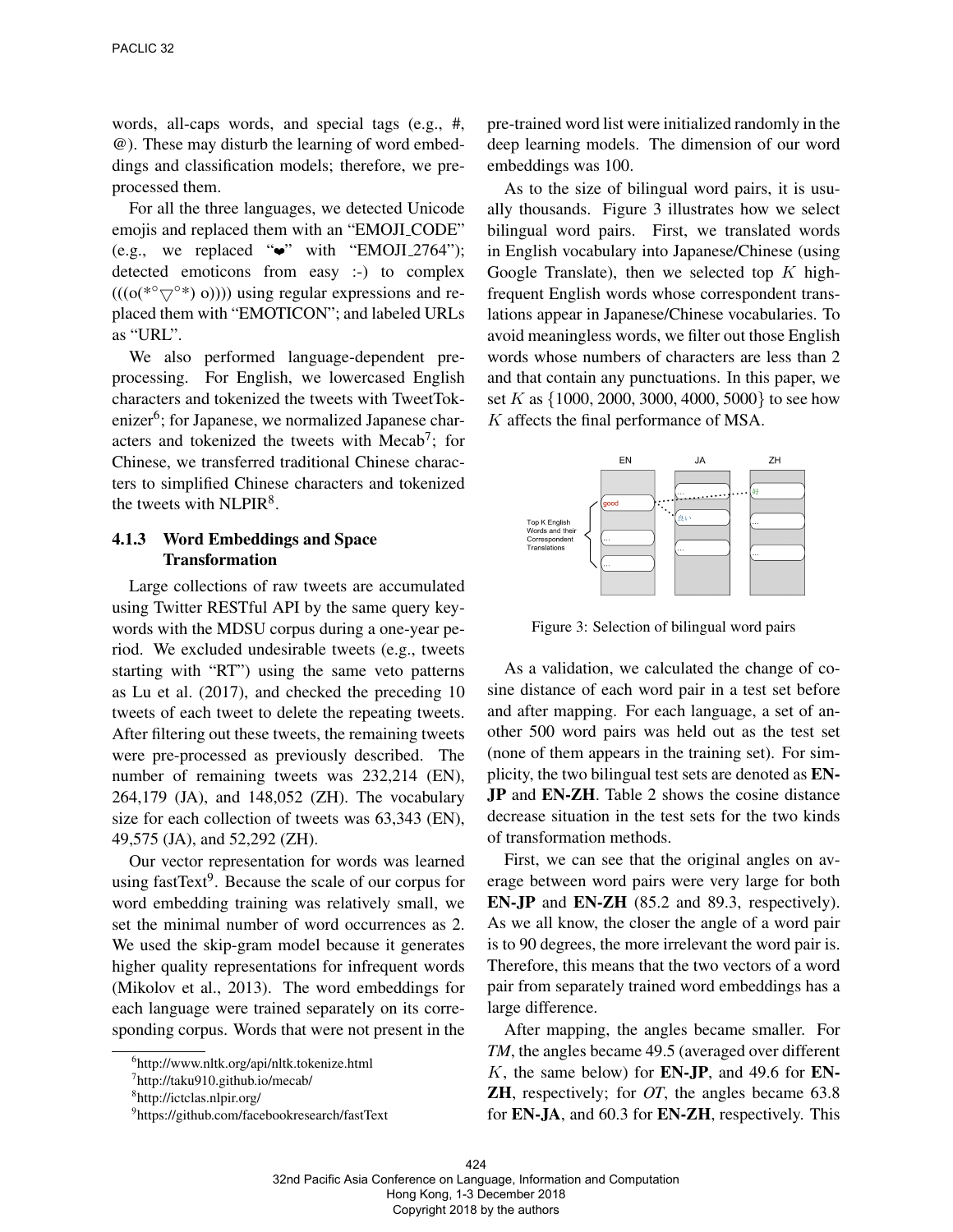shows the transformations both worked. Moreover, the angles of *OT* were larger than that of *TM*. This is reasonable since *OT* imposes additional constraints on *TM*.

As to  $K$ , we find that the larger  $K$  was, the larger the decrease ratio was for each language and transformation method. This proves that the more training data are used, the better W is. However, good intermediate results do not necessarily generate good final results. In Section 4.2.3, we will further elaborate which method and  $K$  should we use to achieve the best MSA performance.

Table 2: Distance decrease of word pairs in the test sets

|                 |    | Method Language   Original   k=1000   k=2000   k=3000 $\overline{k}$ =4000   k=5000 |      |      |      |      |      |
|-----------------|----|-------------------------------------------------------------------------------------|------|------|------|------|------|
| TM              | JA | 85.2                                                                                | 52.7 | 50.0 | 48.9 | 48.3 | 47.9 |
|                 | ΖH | 89.3                                                                                | 52.7 | 50.1 | 49 O | 48.4 | 48.O |
| $\overline{OT}$ | JA | 85.2                                                                                | 64.8 | 63.9 | 63.6 | 63.4 | 63.3 |
|                 | ΖH | 89.3                                                                                | 61.5 | 60.5 | 60.0 | 59.8 | 59.6 |

#### 4.1.4 Model Hyper-parameters

All the methods were evaluated using 10-fold cross validation. For CNN models, we randomly selected 10% of the training splits of cross-validation as the validation datasets to tune parameters for an early stopping. Moreover, trainings were completed using a stochastic gradient descent (SGD) algorithm for shuffled mini-batches with the Adadelta update rule, with a mini-batch size of 50. To prevent overfitting, we employed the dropout technique on the penultimate softmax layers, with a dropout rate of 0.5.

#### 4.2 Result and Discussion

#### 4.2.1 Baselines

Table 3 presents the classification accuracy of baselines.

According to Table 3, the average accuracy of separate SVM classifiers over original datasets was the same as it over translated datasets. This shows that the same method did not necessarily perform worse after being translated by MT for monolingual datasets. In addition, the performance of MT+SVM model (use all translated tweets) was worse than the average accuracy of separate SVM classifiers over original datasets (53.0% vs. 54.5%), showing the limitation of traditional paradigm on MSA (i.e., "MT + machine learning").

For classifiers directly used the cumulation of unigram and bi-gram, both SVM and Banea (2010)\* outperformed MT+SVM by 0.8% and 3.4%, respectively. The improvements indicate that the use of cumulation of n-gram is effective, although this may result in the problem of data sparseness (Banea et al., 2010).

| Model                         | Dataset              | Feature                         | Accuracy |  |
|-------------------------------|----------------------|---------------------------------|----------|--|
| Average                       |                      |                                 | 0.545    |  |
| <b>SVM</b>                    | EN                   | unigram+bigram                  | 0.529    |  |
| <b>SVM</b>                    | JA                   | unigram+bigram                  | 0.596    |  |
| <b>SVM</b>                    | ZΗ                   | unigram+bigram                  | 0.509    |  |
| Average                       |                      |                                 | 0.545    |  |
| <b>SVM</b>                    | EN                   | unigram+bigram                  | 0.529    |  |
| <b>SVM</b>                    | <b>Translated JA</b> | unigram+bigram                  | 0.591    |  |
| <b>SVM</b>                    | <b>Translated ZH</b> | unigram+bigram                  | 0.515    |  |
| MT+SVM<br>(baseline 1)        |                      | Translated ALL unigram+bigram   | 0.530    |  |
| <b>SVM</b>                    | ALL.                 | cumulation of<br>unigram+bigram | 0.538    |  |
| Banea (2010)*<br>(baseline 2) | <b>ALL</b>           | cumulation of<br>unigram+bigram | 0.564    |  |

Table 3: Accuracies of baselines

#### 4.2.2 Deep Learning Models

Table 4 presents the classification accuracies of the CNN models; the input of word embeddings for the models in this table involved no transformation.

First, our deep learning paradigm performed better than the MT+SVM method (traditional paradigm). Specifically, the parameter-sharing CNN model outperformed MT+SVM model by 4.3%  $(57.3\% \text{ vs. } 53.0\%).$  This indicates that the deep learning paradigm is more efficient than the traditional paradigm.

Besides, we also conducted the learning separately on each language split. The results revealed that the average accuracy of separate CNN classifiers was a little higher than the accuracy of the mixed case (58.1% vs. 57.3%), implying that the deep learning methods did not improve after using the entire dataset. This is supposed to be caused by the heterogeneity of word embedding spaces, because the raw word embeddings were learned separately.

Furthermore, we observed that the MT+CNN model (trained on the translated datasets and using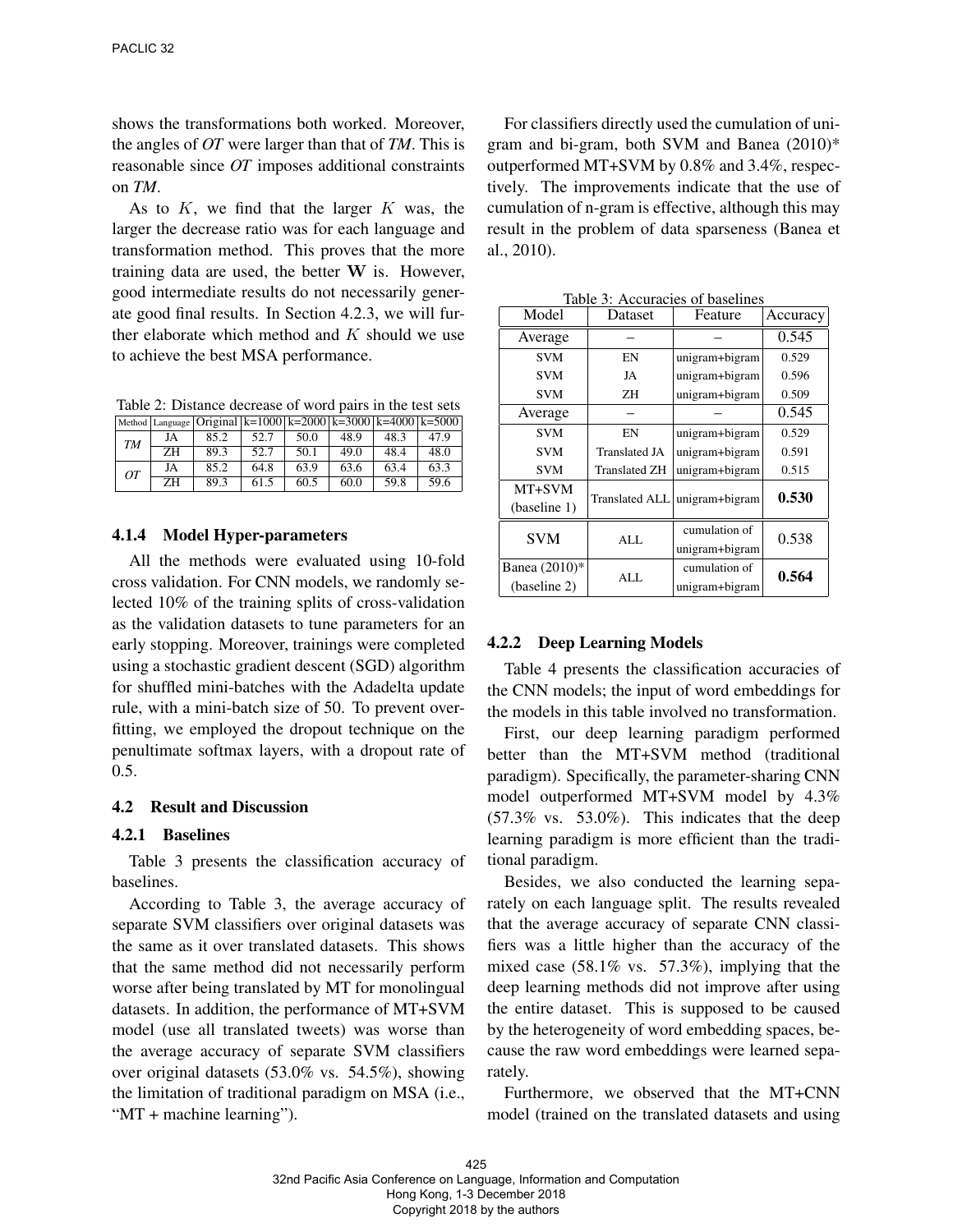only English word embeddings) performed worse than the parameter-sharing CNN model (trained on the original datasets and using multilingual word embeddings). Ideally, if JA/ZH were perfectly translated, the performance should have increased. This suggests that the noises that MT brings in are greater than the heterogeneity of multilingual word embeddings does.

| Model                                          | Dataset               | Accuracy |  |
|------------------------------------------------|-----------------------|----------|--|
| Average                                        |                       | 0.581    |  |
| <b>CNN</b>                                     | EN                    | 0.578    |  |
| <b>CNN</b>                                     | JA                    | 0.610    |  |
| <b>CNN</b>                                     | ΖH                    | 0.553    |  |
| MT+CNN                                         | <b>Translated ALL</b> | 0.564    |  |
| Parameter-sharing CNN<br>(none-transformation) | AI.                   | 0.573    |  |

Table 4: Accuracies of deep learning models

## 4.2.3 Deep Learning Models using Transformed Word Embeddings

The coordination of different vector spaces was expected to further improve the deep learning paradigm. Table 5 presents the classification accuracies of the CNN models using differently transformed word embeddings.

According to Table 5, we can see that the performances of *TM* (57.9% on average) were better than none-transformation case, which justified the usefulness of vector space coordination.

Furthermore, *OT* performed ever better than *TM* by 1% on average (58.9%). Artetxe et al. (2016) reported that *OT* could preserve monolingual invariance, which made it perform better in both word analogy and translation induction task. We believe that it is reasonable to attribute the improvement here to this property.

Besides, the performances of both *OT(+LN)* and *OT(+LN&MC)* degraded compared with nonetransformation case, especially *OT(+LN)*. This may imply that changing the scale or changing the position and scale together of monolingual word embeddings is unnecessary when carrying out space transformation.

As to K, for both *TM* and *OT* methods, MSA performed best when  $K = 1000$ . On contrary to the discussion of cosine distance reduction in Section

4.1.3, this suggests that the selection of  $K$  isn't 'the more, the better' for down-stream applications (e.g., MSA). What's more, this also justifies the convenience of applying deep learning paradigm to other languages, because we only need to build a smallscale bilingual word pairs.

Overall, the performance of the CNN model fed with orthogonally transformed word embeddings  $(K=1000)$  was most effective, which achieved an accuracy of 59.8%.

Table 5: Accuracies of deep learning models using differently transformed word embeddings

| Method        | $ k=1000 k=2000 k=3000 k=4000 k=5000 Avg.$ |       |       |       |       |       |
|---------------|--------------------------------------------|-------|-------|-------|-------|-------|
| TМ            | 0.585                                      | 0.578 | 0.580 | 0.577 | 0.574 | 0.579 |
| OТ            | 0.598                                      | 0.582 | 0.588 | 0.590 | 0.587 | 0.589 |
| $OT(+LN)$     | 0.532                                      | 0.547 | 0.548 | 0.542 | 0.542 | 0.542 |
| $OT(+LN\&MC)$ | 0.569                                      | 0.559 | 0.562 | 0.563 | 0.568 | 0.564 |

### 5 Conclusion and Future Work

In this paper, we proposed a novel deep learning paradigm for MSA. We map monolingual word embeddings into a shared embedding space, and used parameter-sharing deep learning models to unify the processing of multiple languages. The experiments on a well-balanced tweet sentiment corpus the MDSU corpus—revealed the effectiveness of our deep learning paradigm. Especially, our CNN model fed with orthogonally transformed word embeddings achieves a rise of 3.4%, comparing with the strong Banea (2010)\* baseline.

Our paradigm provides a great cross-lingual adaptability. Tweets in any other language can be represented using transformed word embeddings of that language, and then be channeled into parametersharing deep learning models.

The novelty of our study is not in the complexity of the network itself, but more in the coordination of heterogeneous monolingual word embeddings and the parameter-sharing property of the cross-lingual models. In the future, we plan to attempt non-linear transformation methods and more task-oriented deep networks.